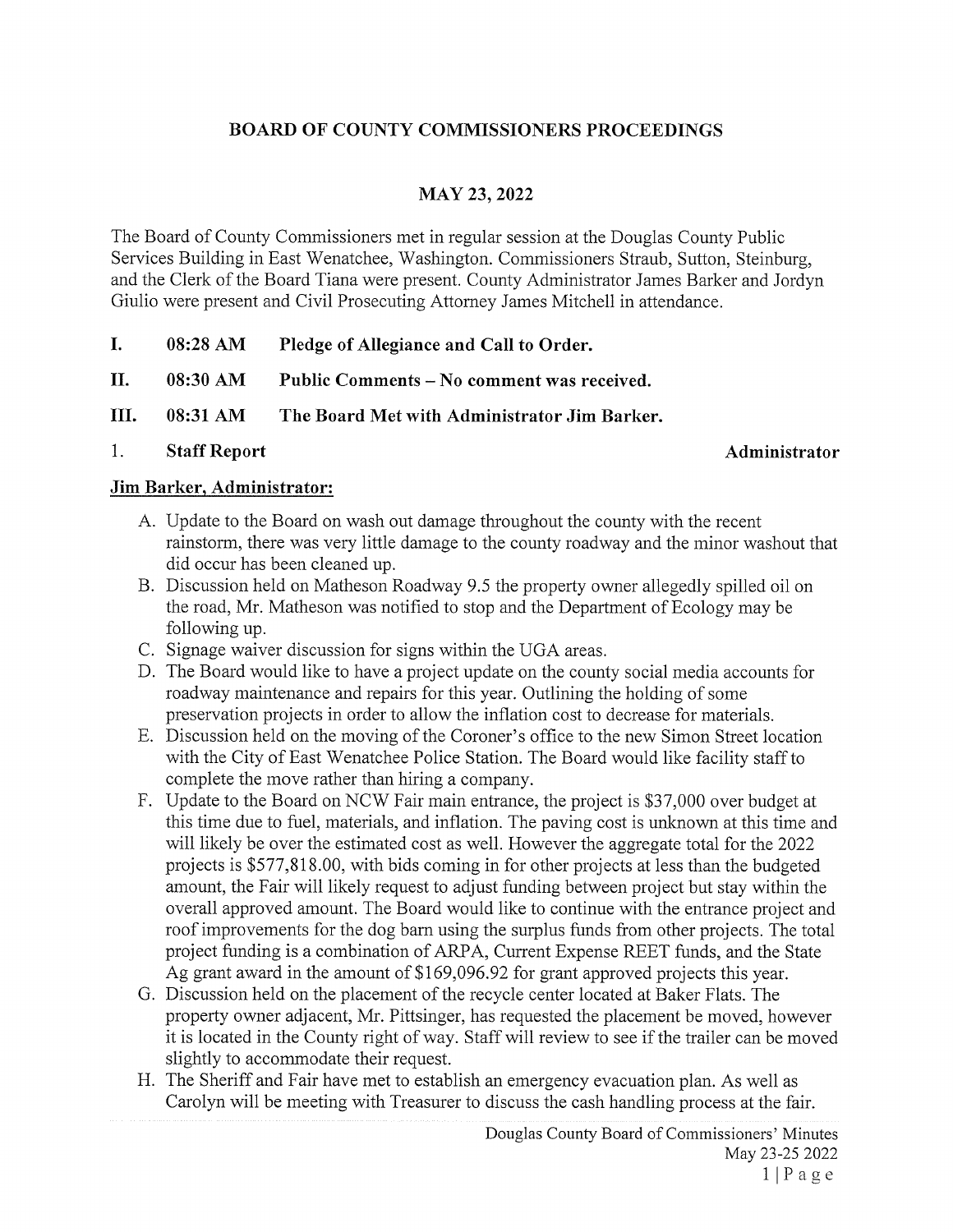# IV. 09:11 AM The Board Met with Chief Financial Officer Karen Goodwin.

A. Review of Budget in comparison to expenses.

# V. 09:25 AM The Board Met with Transportation Staff. Aaron Simmons, County Engineer:

A. Review of action items for tomorrow.

B. Request for Engineer review of South bound of Eastmont Extension for crack seal repair evaluation.

C. \$526,000 of funds for design has been awarded for McNeil Canyon realignment. The next funding cycle will request for funding support in right of way acquisition and final construction phase of development. Further discussion held on grant projects with CRAB.

D. Discussion held on traffic studies and the general process for evaluation. The industry standard is ranked from A-F and is dependent on stopping at the interstation and the amount of time it takes to merge in to the lane of traffic. County code states that acceptable levels of service are dependent upon the zoning areas.

# Perry Huston, Interim Director Land Services:

A. Discussion held on the codification of city codes based on reference within the Urban Growth Area.

B. Review of the meeting procedures for the closed record public meeting for tomorrow.

# VI. 10:18 AM The Board Met with Chelan Douglas Land Trust Program Manager Mickey Fleming and Assistant Habitat Regional Director Amanda Barge with WDFW.

A. Discussion was held regarding Land Trust Mitigation bank, the City of Wenatchee is currently working toward the adoption of <sup>a</sup> mitigation bank program.

B. Amanda provided an update as to the habitat review process for habitat impact and mitigation, many developers do not have the capacity to mitigate in areas external to the development site. The City of Wenatchee is establishing <sup>a</sup> cost per acre and stewardship fee for impact mitigation and example based off the WDFW mitigation requirements of 2:1 ration; <sup>10</sup> acres would need to be purchases based off <sup>5</sup> acres of development as <sup>a</sup> means to attempt to establish <sup>a</sup> no net loss of habitat.

# VII. 10:45 AM The Board Met with Chelan & Douglas County Fire District <sup>2</sup> Fire Chief Brian Brett.

A. Discussion was held regarding developing a Regional Fire Authority, this would combine services and the development of the Regional Fire Authority Board. The proposed levy rates would be \$1.50 per \$100,000 valuation, there will be an additional levy request on the ballot to allow for an increase above the 1% the issue is the cost of goods, potential L&I issue, inflation concerns. There will be <sup>a</sup> hiring of <sup>6</sup> additional fire fighters at the Rock Island station, and the level of service area will increase, there will in turn allow for improved service for fire calls as the number of responders available will increase. The initial funding model was developed based off volunteer fire fighter support, more than <sup>7</sup> years ago, the number of volunteers has decreased significantly since and driven the need for hiring of FTEs. The regionalization of the Districts will allow for the share of resources and volunteer fire fighter support.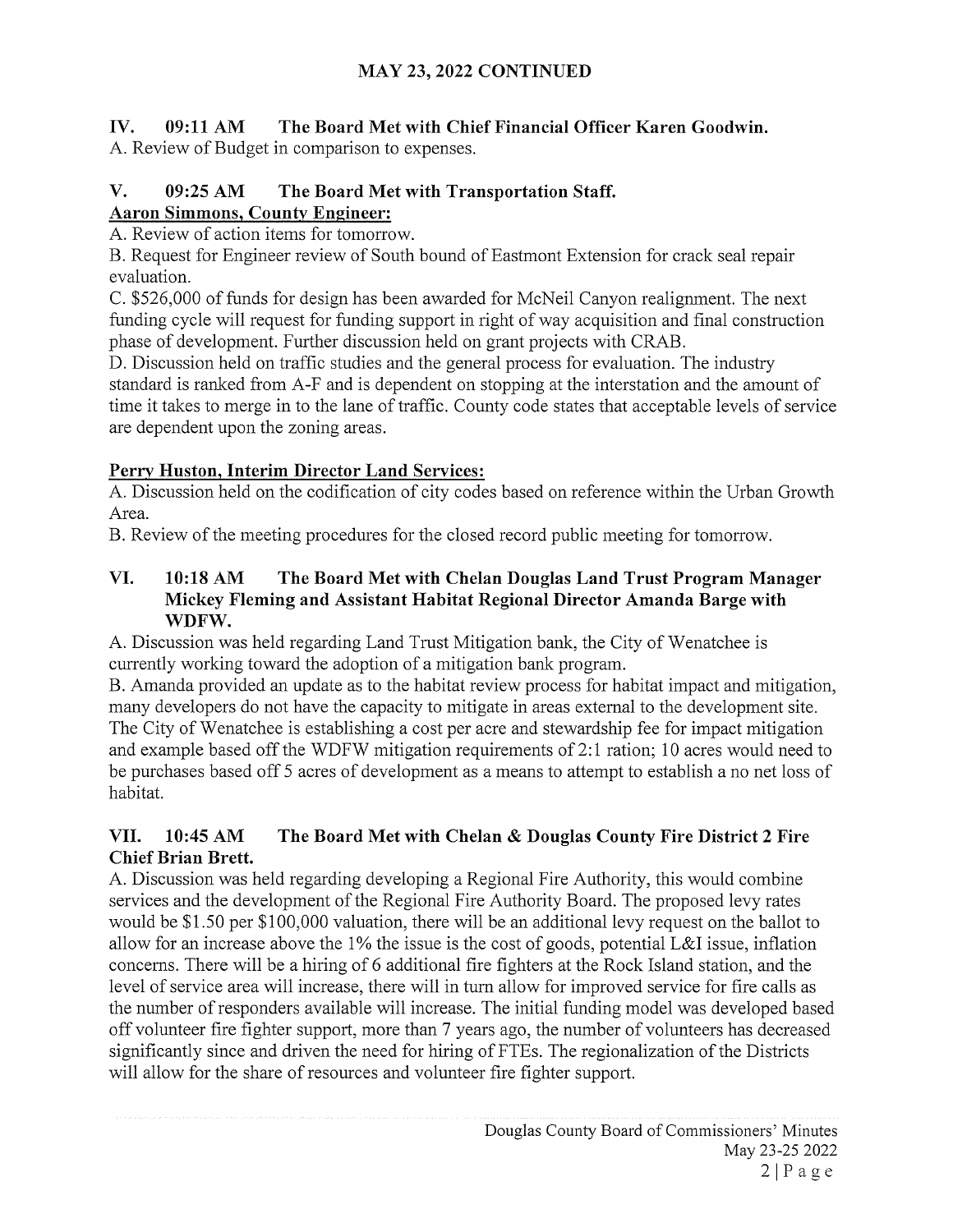# MAY 23, 2022 CONTINUED

## VIII. 11:20 AM The Board Met with LINK Transit Manager Richard DeRock and CDTC Jeff Wilkinson for the Wenatchi Landing Roundabout

A. Discussion was held regarding Feasibility and traffic study partnership with Chelan Douglas Transportation Council, LINK Transit, for the Wenatchee Landing roundabout. Potential funding options with the connection to improvements to public transportation systems, would allow for LINK to seek funds on a reimbursement bases for the development of Empire from  $35<sup>th</sup>$  to Highway 2. The Board is in agreement to move forward with the evaluation of the roundabout at Empire and road improvements rather than the roundabout study at cascade and highway 2.

With no further business, the Board Chairman called to recess the meeting at 12:00 PM, and will resume again on Tuesday, May 24, 2022 at the Douglas County Public Service Building, East Wenatchee, Washington.

# MAY 24, 2022

The Board of County Commissioners met for an advertises special meeting at the Douglas County Public Services Building in East Wenatchee, Washington. Commissioners Straub, Sutton and Steinburg, the Clerk of the Board Tiana Rowland were present. County Administrators James Barker, and Jordyn Giulio, as well as Civil Prosecuting Attorney James Mitchell in attendance.

- I. 08:30 AM Pledge of Allegiance and Call to Order.
- II. 08:30 AM Public Comments No comment was received.

### III. 08:3 <sup>1</sup> AM The Board Met with Administrator Jim Barker.

# 1. Staff Report **Administrator** Administrator

# Jim Barker, Administrator:

- A. Approval of payroll change notices: Adam Brower, Ivan Munoz, Kasey Mendall, MacKenzie Jardine.
- B. Review and approval of the County Administrator's Decisions and Directives.
- C. Clarification provided on the CRAB funding for the McNeil Canyon project \$562,000 will be awarded to the County now for design work, the remaining funds will be provided at a later date, the total award is anticipated to be <sup>3</sup> million.
- D. The Bid for the dog barn was higher than anticipated the roof improvements project, the Board would like to move forward with the project up to \$30,000 in cost as the contract is on site repairing the other barns.
- E. The camera system at the second street facility, the removal of a tree would allow for improved camera view scope and surveillance of the voter drop box. The Board is in agreement to authorize the removal of the tree.
- F. Staffing update for the Office of Public Defense the Board would like to have <sup>a</sup> regular update regarding the case load, staffing, and budgetary updates as it is a new department.
- G. Mid July the transition will occur for the Coroner's Office, further discussion held on if there is a need for a part-time position to serve as back up for the Coroner's Office.
- H. The Sheriff's Office hours will be moving from 9am-4pm to assist in managing the records related to the axiom body camera system.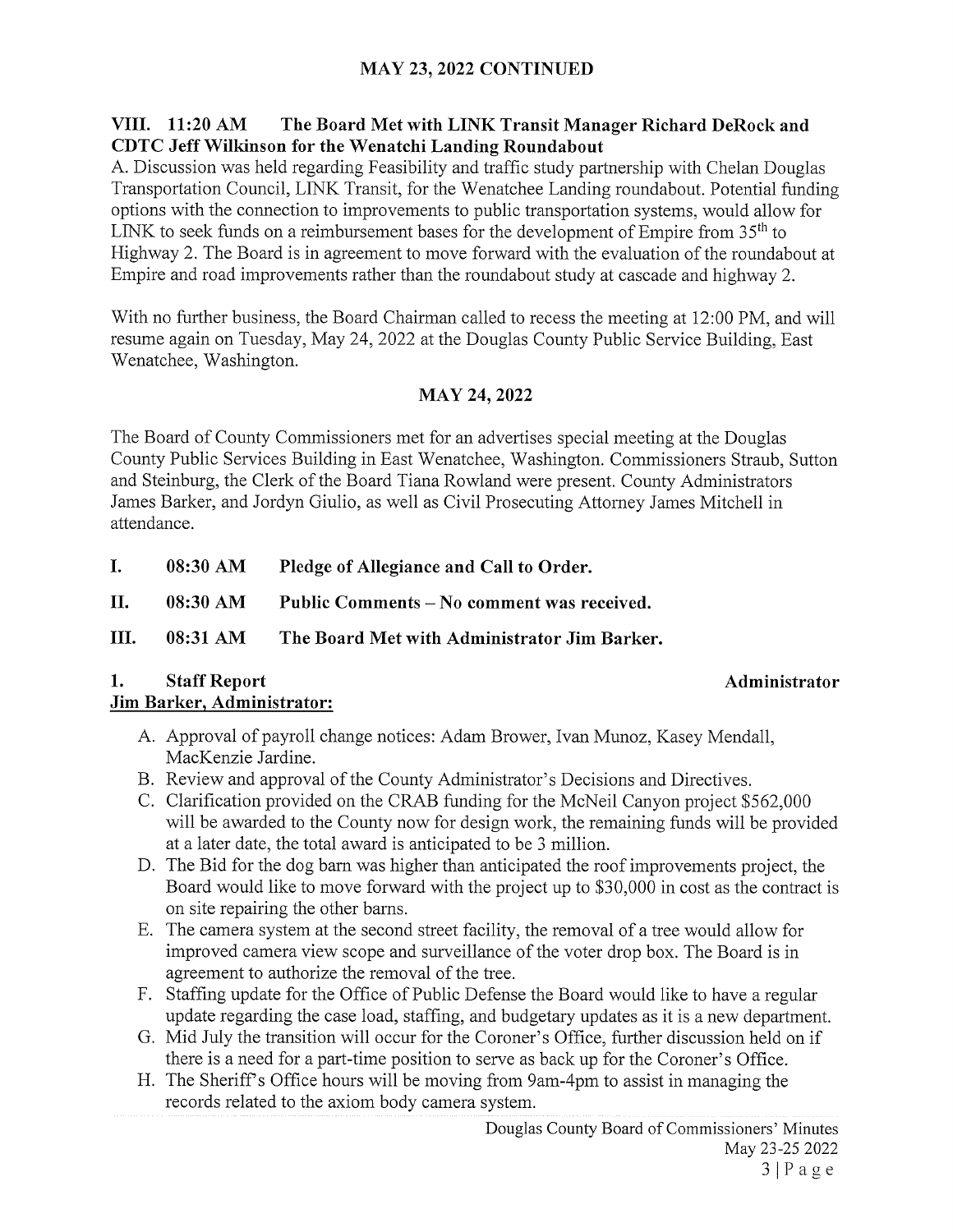# IV. 09:00 AM Public Hearing TLS 22-20A

Following is a summary of the public hearing; and action taken by the Board of Commissioners. The summary is not intended to be a verbatim transcript. A recording of the hearing is available by contacting the Clerk of the Board.

#### Present

#### Sign-in sheet on file.

#### Staff Report Land Services Director Perry Huston:

Overview of the quasi-judicial process and the appearance of fairness.

#### The Board disclosed and ex-parte communication-

Commissioner Sutton, Steinburg, and Straub all disclosed there were no communications or interactions occurring that would impact their ability to be unbiased in their decision making for this project.

#### Tanner Ackley, Principal Planner:

Provided an overview of the project proposal, Planning Commission process, and recommendation for approval from the Planning Commission. Overview of the critical areas for the project, and the applicants mitigation measures submitted with their geotechnical report. There has been a traffic impact analysis for the project.

#### Kurt Blanchard, Douglas County Fire District <sup>2</sup> Fire Marshall:

Provided the review for fire mitigation for the area and the ravine as an area of concern, it was determined the thermal output for the area was low and not of significant concern.

#### Mike Neer, Douglas County Development Review Engineer:

Provided an overview of the consultant traffic study that was conducted, both Douglas County and City of East Wenatchee staff reviewed the results of the study. Under the City of East Wenatchee comprehensive plan's code level of acceptable service for transportation impact is E, the County's level is D or better. The City of East Wenatchee code is utilized for this development project as the project is located within the Urban Growth Area. Overview of the time intervals for corresponding level of service ratings. Overview of the road improvements, half-street improvements on Glen street and 5th street for curb, gutter, and sidewalk.

#### Steve Groseclose, Chief Criminal Deputy:

Provided perspective as to the crime, in residential apartment complexes, with other apartment complexes being developed in other areas of the county there has been limited crime increase in these areas. Further update provided to the Board on traffic mitigation regarding speeding, increased patrols and speed identification trailer have been deployed on Lyle street to mitigate traffic speed.

### Motion:

Commissioner Steinburg moved to approve the Planning Commission's findings and conditions as presented for the approval of the Wilkinson planned unit development by Ordinance TLS 22- 03-20B; Commissioner Sutton seconded the motion and Commissioner Straub concurred.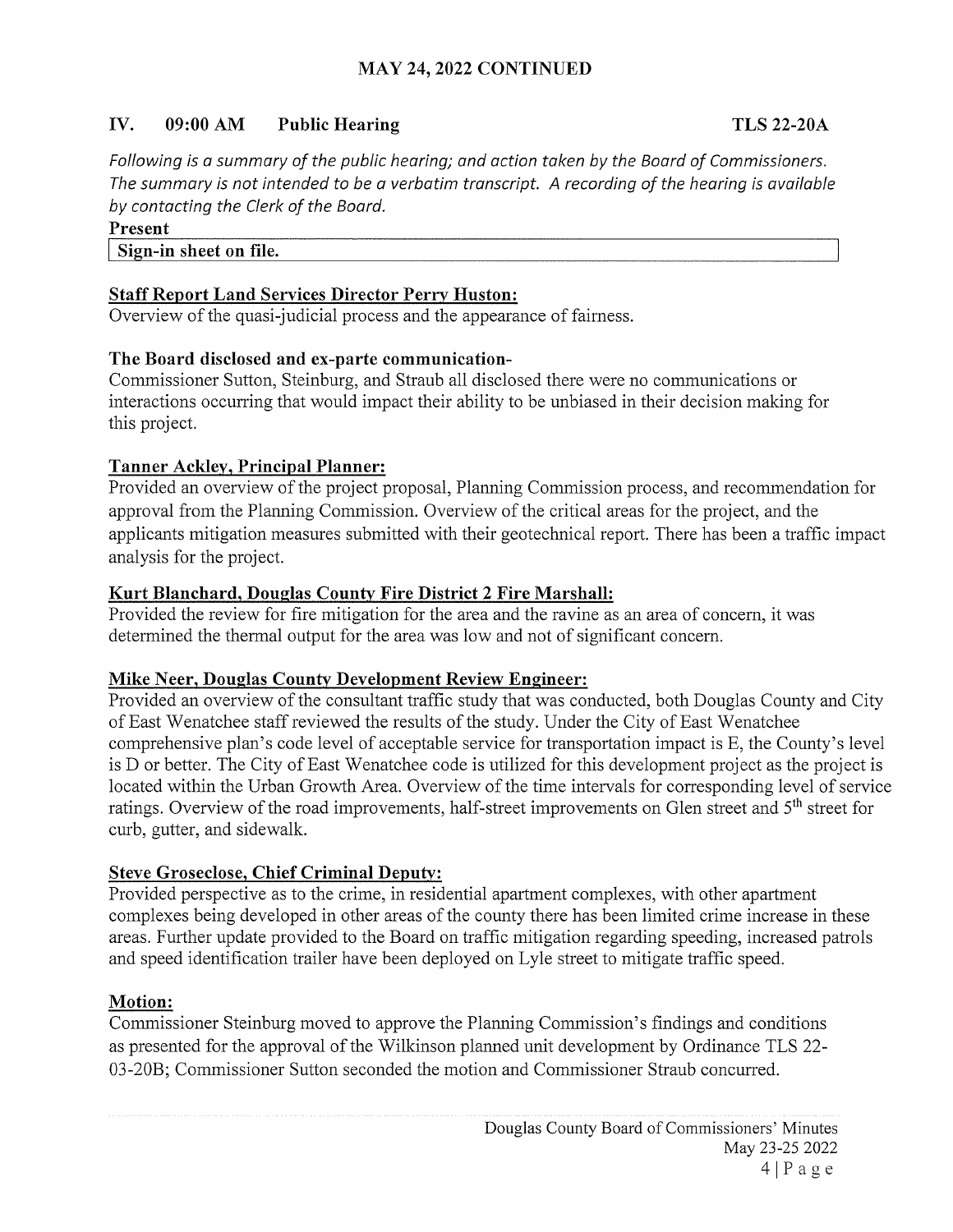## MAY 24, 2022 CONTINUED

# V. 10:25 AM The Board Met with Transportation Land Services.

#### 1) Call for Bids: Hot Mix Asphalt Resolution TLS 22-28A

### Motion:

Commissioner Steinburg moved to approve resolution TLS 22-28A Call for Bids for Hot Mix Asphalt. Bids are due Monday, June  $13^{th}$ , 2022 at 10:00 am in the Douglas County Public Service Building; Commissioner Sutton seconded the motion, and Commissioner Straub concurred.

# 2) Call for Bids: Grader Roller Packer Resolution TLS 22-29A

# Motion:

Commissioner Steinburg moved to approve resolution TLS 22-29A Call for Bids for a Grader Roller Packer. Bids are due Tuesday, June  $14<sup>th</sup>$ , 2022 at 10:00 am in the Douglas County Courthouse; Commissioner Sutton seconded the motion, and Commissioner Straub concurred.

#### 3) RAP Funding for McNeil Canyon Road Project 0922-01 (CRAB) Motion:

Commissioner Steinburg moved to approve RAP Funding for McNeil Canyon Road Project 0922-01 Commissioner Sutton seconded the motion, and Commissioner Straub concurred.

#### VI. 10:30 AM The Board Met with Chelan Douglas Developmental Disabilities Director Tamara Cardwell

A. Advisory Board's Recommendation for Millage funding applications, the Brave Warrior project provides respite care, Upper Valley connections for social recreational and theater camp, B. Renewal DSHS Working Advance Program contract.

### Motion:

Commissioner Steinburg moved to approve the DSHS renewal contract and the 2022 millage requests as presented, Commissioner Sutton seconded the motion and Commissioner Straub concurred.

### VII. 11:00 AM Consent Agenda:

Commissioner Sutton made a blanket motion to approve the consent agenda items as presented; Commissioner Steinburg seconded the motion and Commissioner Straub concurred.

### 1) Approved Fair Contracts:

- a. A Plus Wood Shop-Andrew Simmonds Special Event Vendor Agreement
- b. A Plus Wood Shop-Andrew Simmonds Fair Vendor Agreement
- c. Livin' Lux for Five Bux-Shawna Silver Fair Vendor Agreement
- d. Luis Torres **Fair Facilities** Fair Facilities
- e. Robert Parcells & Morgan Smith Fair Facilities
- 
- g. Knemyers Eatery & Spirits Concession Agreement
- h. Geno's Kettle Korn- Rick Noffsinger Concession Agreement

f. Ylse Engler Concession Agreement

Douglas County Board of Commissioners' Minutes May 23-25 2022  $5|Page$